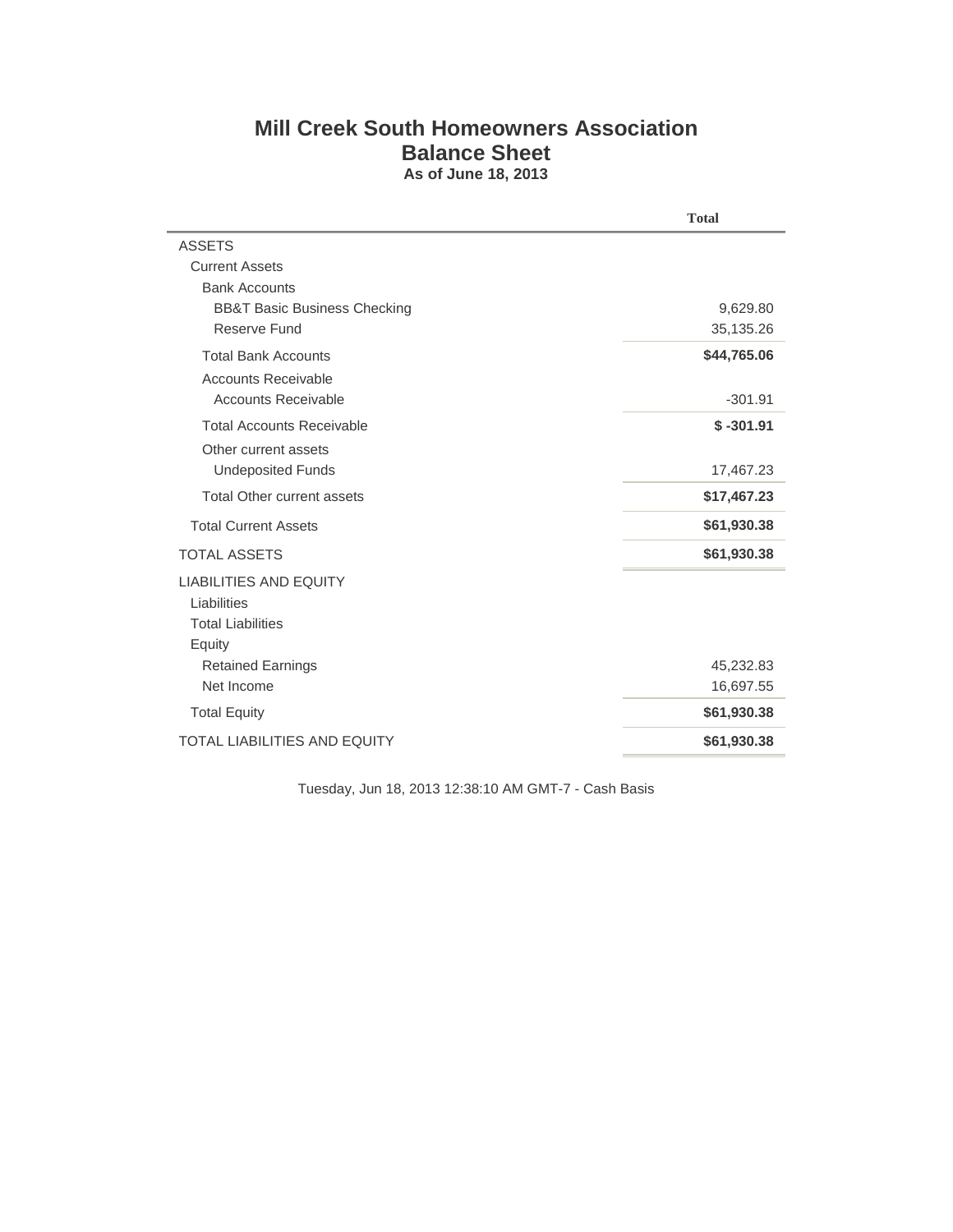## **Mill Creek South Homeowners Association Profit & Loss January 1 - June 18, 2013**

|                                 | <b>Total</b> |
|---------------------------------|--------------|
| Income                          |              |
| <b>Collection Costs</b>         | 15.00        |
| Dues                            | 16,848.25    |
| Misc. Income                    | 52.36        |
| <b>Services</b>                 | $-15.00$     |
| <b>Total Income</b>             | \$16,900.61  |
| Cost of Goods Sold              |              |
| Mailboxes/paint for homeowners  | $-270.00$    |
| <b>Total Cost of Goods Sold</b> | $$ -270.00$  |
| <b>Gross Profit</b>             | \$17,170.61  |
| <b>Expenses</b>                 |              |
| <b>Bank Service Fees</b>        | 181.50       |
| Lighting, Repairs & Electricity | 86.04        |
| Office Expense                  | 209.85       |
| <b>Total Expenses</b>           | \$477.39     |
| Net Operating Income            | \$16,693.22  |
| Other Income                    |              |
| Interest Income                 | 4.33         |
| <b>Total Other Income</b>       | \$4.33       |
| Net Other Income                | \$4.33       |
| Net Income                      | \$16,697.55  |

Tuesday, Jun 18, 2013 12:38:10 AM GMT-7 - Cash Basis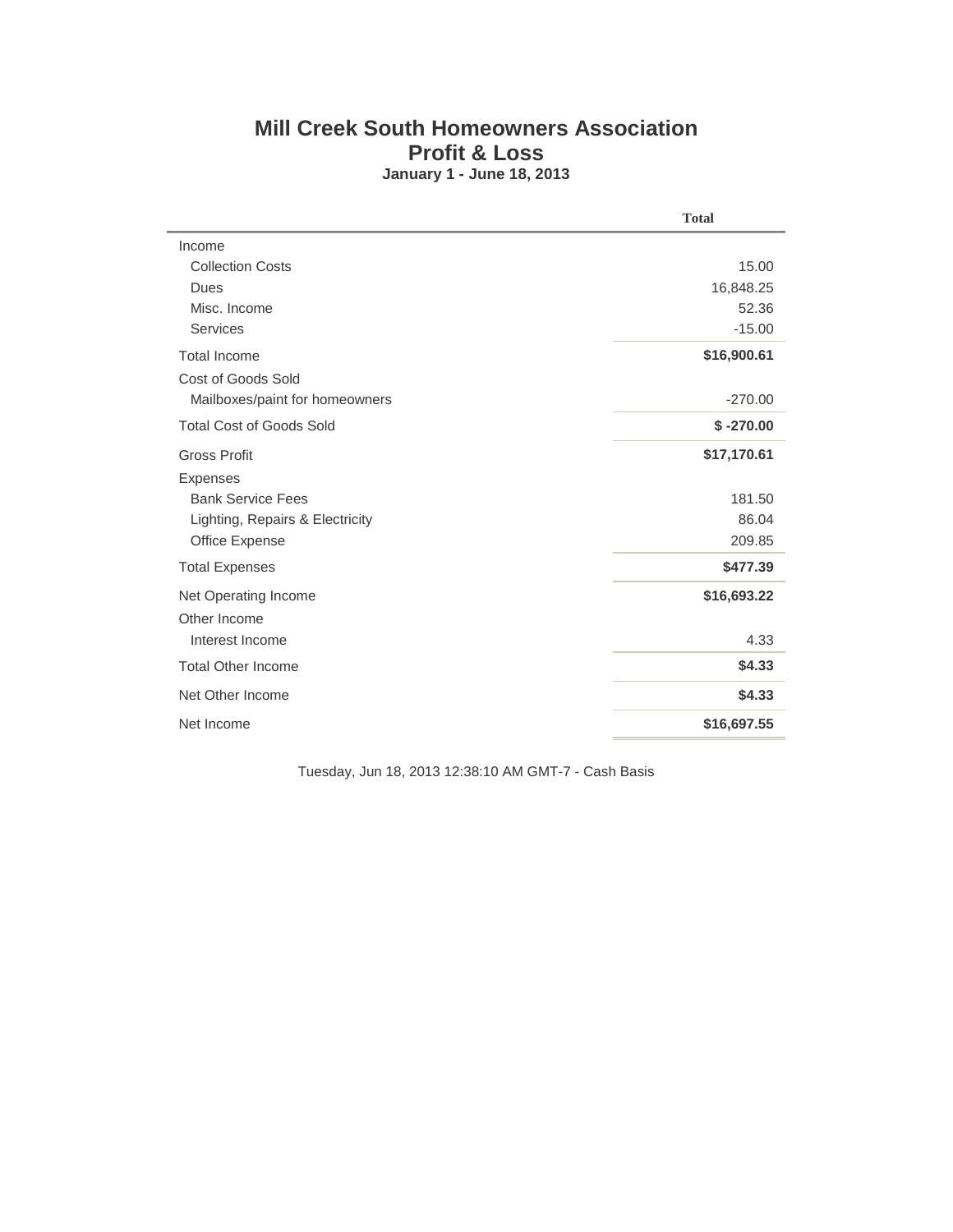## **Mill Creek South Homeowners Association Profit & Loss Since May 19, 2013**

|                                 | <b>Total</b> |
|---------------------------------|--------------|
| Income                          |              |
| Dues                            | 1,105.00     |
| Total Income                    | \$1,105.00   |
| Gross Profit                    | \$1,105.00   |
| <b>Expenses</b>                 |              |
| <b>Bank Service Fees</b>        | 7.00         |
| Lighting, Repairs & Electricity | 11.47        |
| Office Expense                  | 69.95        |
| <b>Total Expenses</b>           | \$88,42      |
| Net Operating Income            | \$1,016.58   |
| Net Income                      | \$1,016.58   |

Tuesday, Jun 18, 2013 12:38:11 AM GMT-7 - Cash Basis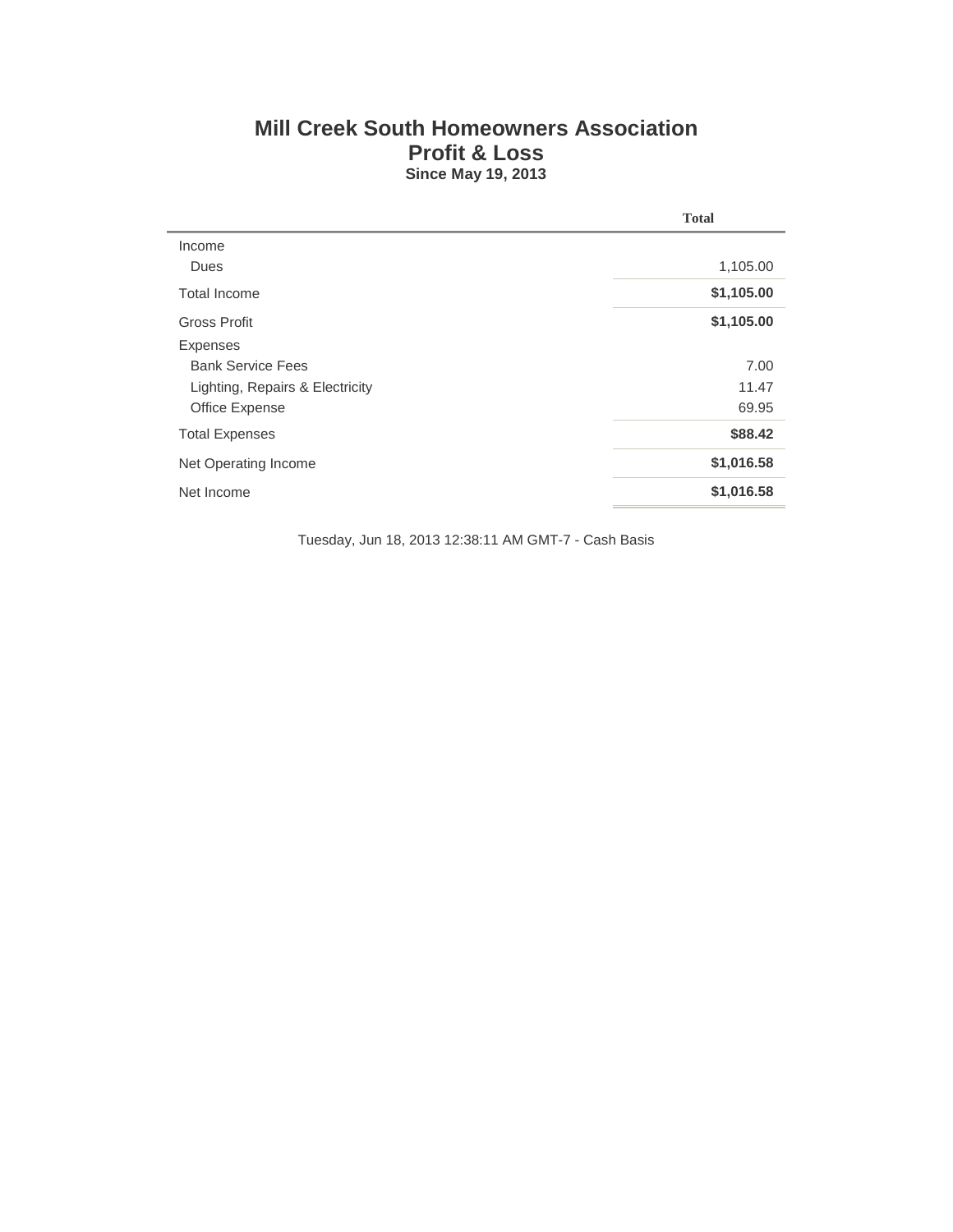## **Mill Creek South Homeowners Association Profit & Loss Detail Since May 19, 2013**

| Date                            | <b>Transaction Type</b> | <b>Num</b> | <b>Name</b>                             | <b>Memo/Description</b>                             | <b>Split</b>           | Amount | <b>Balance</b> |
|---------------------------------|-------------------------|------------|-----------------------------------------|-----------------------------------------------------|------------------------|--------|----------------|
| <b>Ordinary Income/Expenses</b> |                         |            |                                         |                                                     |                        |        |                |
| <b>Income</b>                   |                         |            |                                         |                                                     |                        |        |                |
| <b>Dues</b>                     |                         |            |                                         |                                                     |                        |        |                |
| 05/19/2013                      | Invoice                 | 1668       | 339 COPPER<br><b>HILL</b>               | Mill Creek South<br><b>Association Dues</b>         | Accounts<br>Receivable | 85.00  | 85.00          |
| 05/31/2013                      | Invoice                 | 1728       | 1607 STONEY<br><b>CREEK</b>             | Mill Creek South<br><b>Association Dues</b>         | Accounts<br>Receivable | 85.00  | 170.00         |
| 06/09/2013                      | Invoice                 | 1720       | 1548 STONEY<br><b>CREEK</b>             | <b>Mill Creek South</b><br><b>Association Dues</b>  | Accounts<br>Receivable | 85.00  | 255.00         |
| 06/09/2013                      | Invoice                 | 1701       | 1535 STONEY<br><b>CREEK</b>             | Mill Creek South<br><b>Association Dues</b>         | Accounts<br>Receivable | 85.00  | 340.00         |
| 06/09/2013                      | Invoice                 | 1604       | 1705 STONEY<br><b>CREEK</b>             | Mill Creek South<br><b>Association Dues</b>         | Accounts<br>Receivable | 85.00  | 425.00         |
| 06/16/2013                      | Invoice                 | 1555       | <b>1706 BENT</b><br><b>TREE</b>         | Mill Creek South<br><b>Association Dues</b>         | Accounts<br>Receivable | 85.00  | 510.00         |
| 06/16/2013                      | Invoice                 | 1446       | <b>304 STAR</b><br><b>CREST</b>         | Annual Homeowner<br>Association dues for 1<br>year. | Accounts<br>Receivable | 85.00  | 595.00         |
| 06/16/2013                      | Invoice                 | 1617       | 280<br><b>HOMESTEAD</b>                 | Mill Creek South<br><b>Association Dues</b>         | Accounts<br>Receivable | 85.00  | 680.00         |
| 06/16/2013                      | Invoice                 | 1635       | 324<br><b>STARCREST</b>                 | Mill Creek South<br><b>Association Dues</b>         | Accounts<br>Receivable | 85.00  | 765.00         |
| 06/16/2013                      | Invoice                 | 1648       | 330<br><b>WHISPERING</b><br><b>OAKS</b> | Mill Creek South<br><b>Association Dues</b>         | Accounts<br>Receivable | 85.00  | 850.00         |
| 06/16/2013                      | Invoice                 | 1660       | 304 STAR<br><b>CREST</b>                | Mill Creek South<br><b>Association Dues</b>         | Accounts<br>Receivable | 85.00  | 935.00         |
| 06/16/2013                      | Invoice                 | 1687       | 452 HIDDEN<br><b>RIDGE</b>              | Mill Creek South<br><b>Association Dues</b>         | Accounts<br>Receivable | 85.00  | 1,020.00       |
| 06/16/2013                      | Invoice                 | 1679       | 322 Whispering<br>Oaks                  | Mill Creek South<br><b>Association Dues</b>         | Accounts<br>Receivable | 85.00  | 1,105.00       |

 **Total for Dues \$1,105.00**